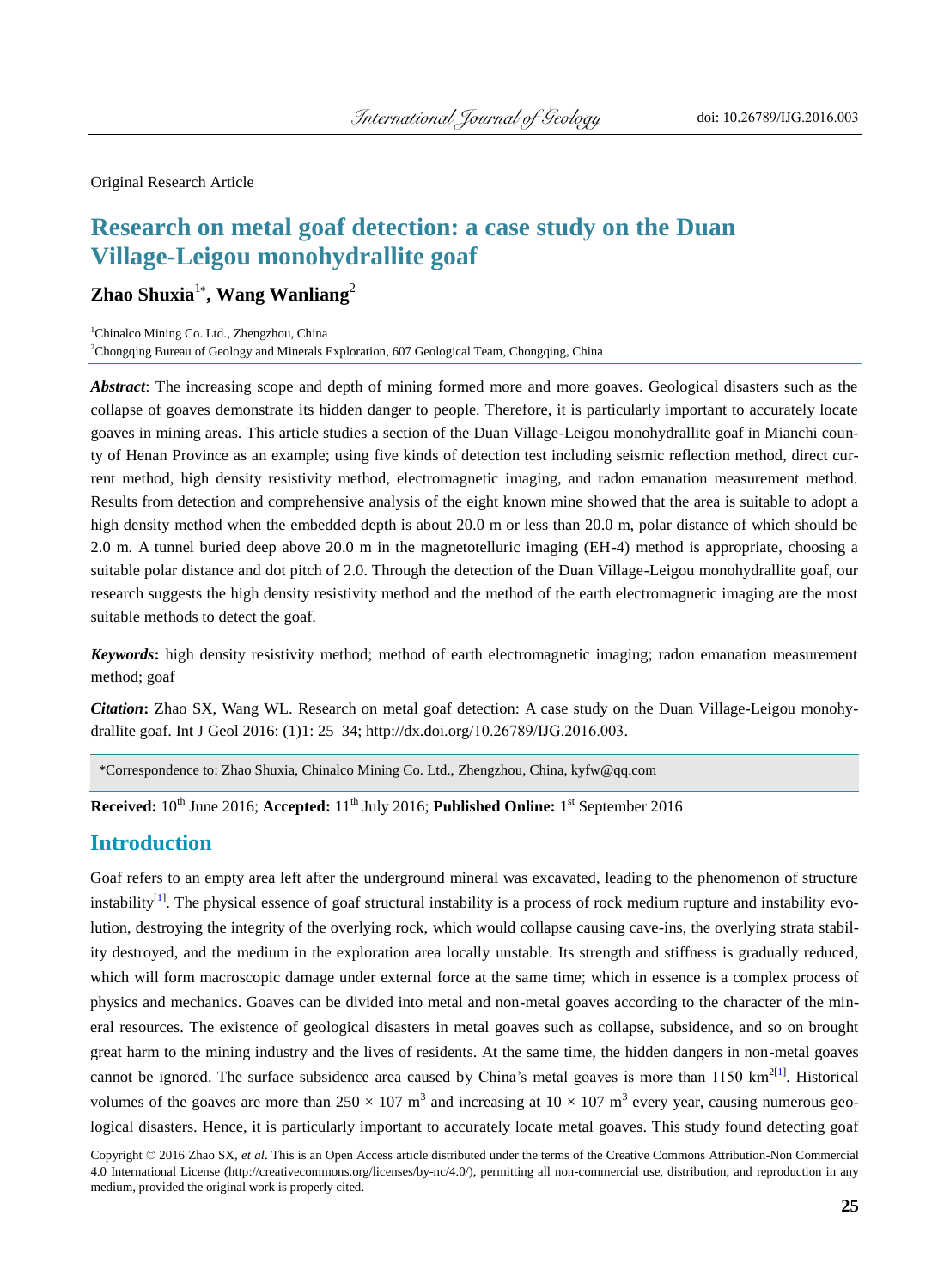distribution with comprehensive geophysical prospecting methods and comprehensive interpretation on the basis of geological data, by means of drilling verification, could determine the location and spatial distribution of goaves. This would lay a good foundation for the next step and provide a strong basis for evaluation and treatment of goaves  $[2,3]$  $[2,3]$ .

### **Introduction of existing detection technique**

At present, geophysical prospecting method has become the most important technical means of goaf detection $[4,5]$  $[4,5]$ . Its main methods are: high density resistivity method, magnetic exploration<sup>[\[6\]](#page-9-5)</sup>, electromagnetic prospecting method<sup>[\[7\]](#page-9-6)</sup>, mul-ti-channel transient Rayleigh wave<sup>[\[8,](#page-9-7)[9\]](#page-9-8)</sup>, goaf detection system, *etc*. Due to complex underground geological environments, the diversity of physical change, the uncertainty of geophysical solution, and other factors, the detection effect of single geophysical method is not ideal. Therefore, it is necessary to synthesize different geophysical methods and make full use of various supporting information. Data from the geophysical field and geological extrapolation should be made to conform to the objective conditions combined with geological and drilling data and other materials.

A lot of domestic work has been done to ascertain underground goaves using geophysical exploration technique in recent years. Goaf detection has become an increasingly difficult problem in engineering geophysics, with many geophysicists researching a variety of methods and techniques. Geophysical methods, according to different geophysical field studies, are usually divided into the following categories (*[Figure 1](#page-2-0)*).

- 1) Based on the density difference of the underground medium, the method of studying gravity field change is called gravity exploration<sup>[\[10\]](#page-9-9)</sup>.
- 2) Based on the medium's magnetic difference, the method of studying the change rule of the geomagnetic field is called magnetic exploration $^{[11]}$  $^{[11]}$  $^{[11]}$ .
- 3) Based on the medium's electrical difference, the method of studying the change rule of natural or artificial elec-tric field (or electromagnetic field) is called electrical exploration (or electromagnetic exploration)<sup>[\[12\]](#page-9-11)</sup>.
- 4) Based on the medium's elastic difference, the method of studying the change rule of the wave field is called seis-mic exploration<sup>[\[13\]](#page-9-12)</sup>.
- 5) Based on the medium radioactive differences, the method of studying the change characteristics of radiation field is called radioactive exploration $[14]$ .
- 6) Based on the distribution of underground thermal energy and the medium's electrical conductivity, the method of studying the change of the geothermal field is called geothermal measurements<sup>[\[15\]](#page-9-14)</sup>.

### **Detection of Duan Village-Leigou monohydrallite goaf**

#### **Overview of the study area**

The study area is located in Mianchi County, Henan Province, at the junction of Mianchi County and Xinan County, 80° northeast, 16 km from Mianchi County, about 18 km from Xinan County, and 8 km from Yima City. The mining area is located in a low hilly land; the overall terrain is high in the west and low in the east. The center of the mining area is low in both high sides, with a regional height above sea level of 373.1–767.6 m and a maximum relative height difference of 384.5 m. The terrain slope is 15 $\degree$ –45 $\degree$ , and the general slope is about 25 $\frac{d}{6}$ . The mining area is located in the southern area of the Sino-Korean paraplatform in China and the Huaxiongtai promontory depression in Mianchi. The northwest area of the Queshan depression is folded off, the north wing strata of Mianchi is of monoclinic output, with a 170°–220° inclination, at an angle of 20°–40°, a general angle of 25°–32°, and the section changes slightly along the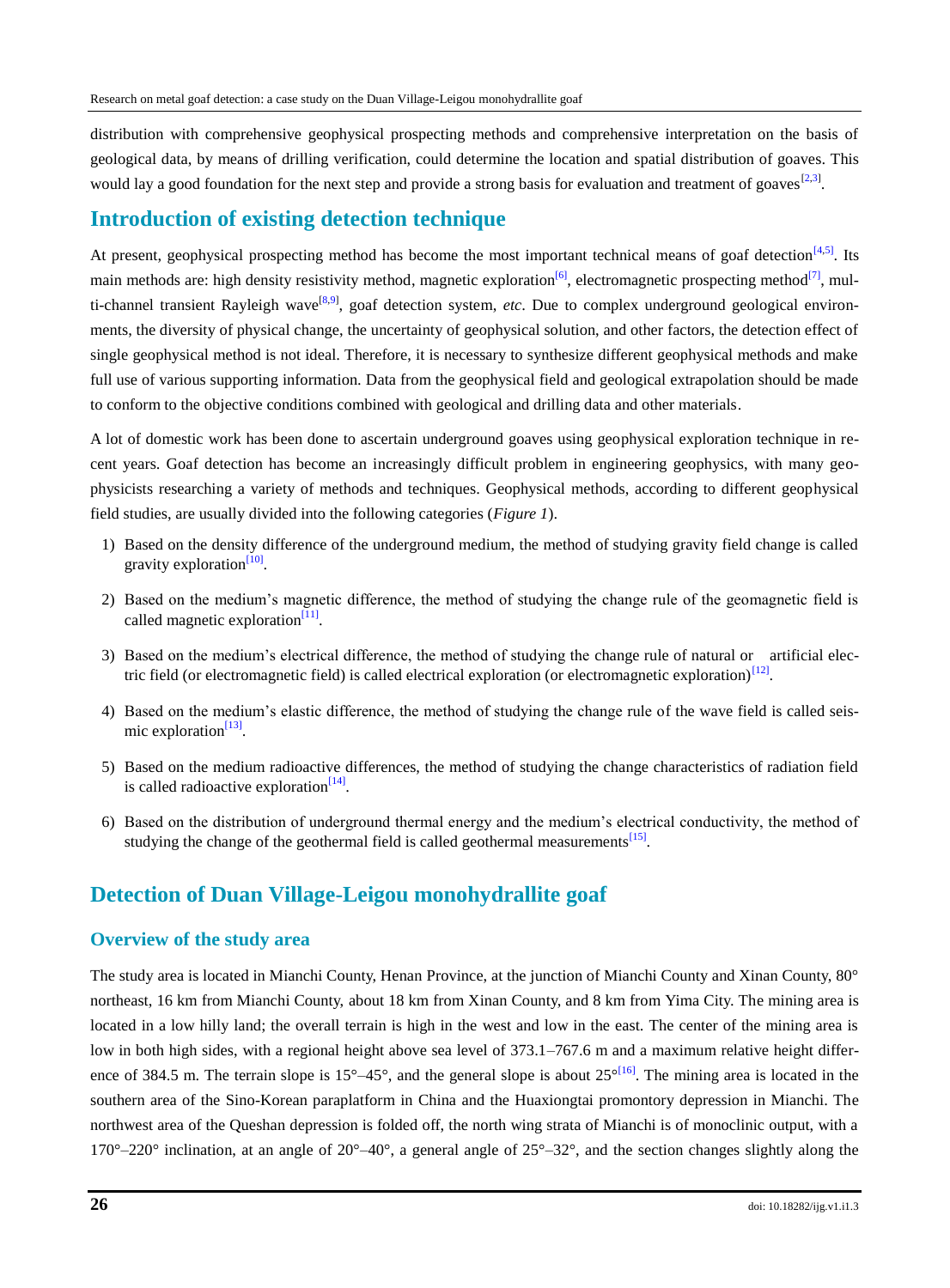strike. The strata belong to the North China stratigraphic region. In addition to the deletion of the Ordovician, Silurian, Carboniferous, and Permian strata, the strata since the Cambrian to Cenozoic era is exposed, with developing depositional sequence and a large thickness.

In the scope of Duan Village-Leigou monohydrallite goaf, private mining mines have characteristics such as mining in large quantities with a wide distribution, unclear mining history, *etc*. Therefore, the spatial distribu tion of the goaf and its state is very complex, with a serious threat to the smooth mine construction and safe mining<sup>[\[17\]](#page-9-16)</sup>.



<span id="page-2-0"></span>**Figure 1.** Classification of detection methods

#### **Detection method theory and technological research in the study area**

An effective geophysical exploration method is selected according to geological generalization and geophysical characteristics of the mining area, the size, and shape of the tunnel. Geophysical prospecting methods of the test mainly in-clude seismic reflection, direct current method, high density<sup>[\[18-](#page-9-17)[21\]](#page-9-18)</sup>, earth electromagnetic imaging<sup>[\[22\]](#page-9-19)</sup>, and radon emanation measurement.

#### **Selection of test mines**

After a survey of 88 mines in the Duan Village-Leigou monohydrallite area, the mines were chosen with relatively reliable materials of which the surrounding environmental conditions are known and geological generalization comply with the following several conditions chosen as test mines: 1) the site is broad and flat; 2) less electromagnetic interference; 3) simple geological structures; 4) depth of buried tunnel is moderate. A total of eight mines—54, 66, 118, 180, 183, 193, 199, and 266—were determined as test mines. The surrounding environment, geological model, and tunnel conditions are shown in *[Table 1.](#page-3-0)*

#### **Test method and results analysis**

Different testing methods are selected to assess the test mines in this study. More comprehensive geological information was obtained via the information provided by the various geophysical places. Geological inference was made to con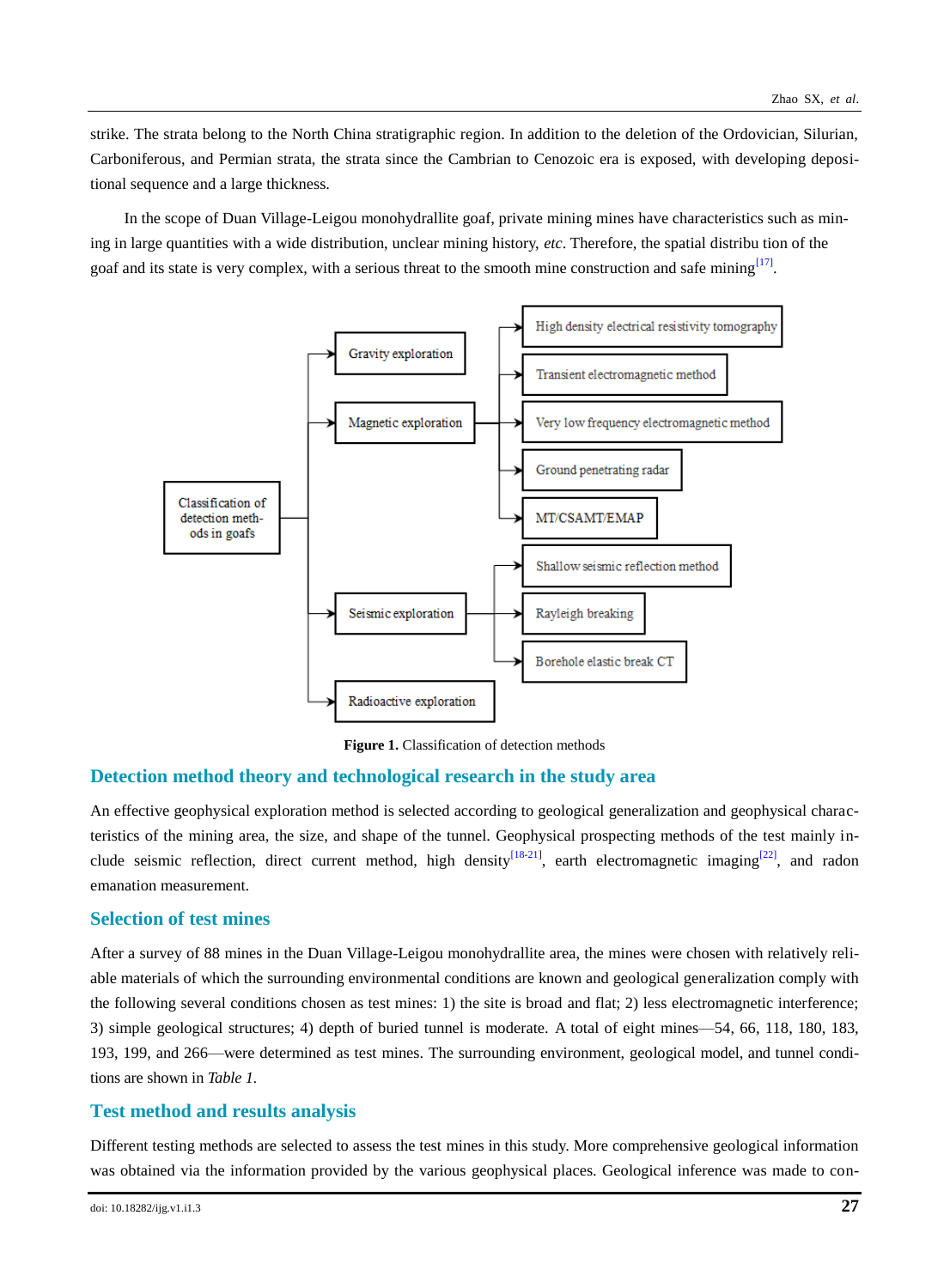form to the objective conditions combined with geological data, drilling data, and so on. The scope and accuracy of different test methods are verified.

#### 1) Seismic reflection

The test adopts the longitudinal measuring line 3 times to cover the observation system, move shot point, and acceptance point at the same time. The shoot off end, received 12 ways, 12 m in offset, at a detection distance of 2 m, moved two detection every time. The explosive was chosen as the source, dosage at 30–50 g, and the focal hole depth was 0.3–0.5m.

A measuring line 66dz1 was arranged around mine 66 in the experiment with a length of 100 m; a measuring line 193dz1 was arranged around mine 193 with a length of 122 m; 3 measuring lines 199dz1, 199dz2, and 199dz3 were arranged around mine 199 with a respective length of 146 m, 146 m, and 136 m. A measuring line 266dz1 was arranged around mine 266 with a length of 100 m. A round-trip time cross-section diagram of the seismic reflection was formed by managing 750 m reflection re- cord of 6 measuring lines. The round-trip time cross-section diagram of seismic reflection for 199dz2 measuring line around mine 199 demonstrated that there is a synthetic shaft at 62.8 m, which is a bauxite layer by comprehensive analysis and inference. However, the connection of synthetic shaft at 52 m between the front and back is very good, with no anomalies of the synthetic shaft, such as distortion, deletion, incoherence and so on, which indicated no reflection on the round-trip time cross-section diagram of the tunnel. No corresponding anomaly was found for the cross-section diagram of the other 5 lines.

| Mine<br>number | Terrain                               | <b>Buried</b> tunnel<br>depth(m) | Trend, length, number of roadway                                                                                                                                                   | Electromagnetic<br>environment | Stratum characteristics                                  |  |
|----------------|---------------------------------------|----------------------------------|------------------------------------------------------------------------------------------------------------------------------------------------------------------------------------|--------------------------------|----------------------------------------------------------|--|
| 54             | Highs and lows                        | 54                               | Slightly north, under 28 m west, south-<br>west, less than 35 m (downdip). 2 lines                                                                                                 | No high pressure               | Loess, lishi, pebble bed, shale,<br>limestone, coal seam |  |
| 66             | Gentle hike                           | About 6                          | The northeast, 110 m. 1 line                                                                                                                                                       | No high pressure               | Loess, clay rock                                         |  |
| 118            | Flat lope                             | 95                               | The northeast, $10 \text{ m}$ ; south, $70-80 \text{ m}$ .<br>2 lines.                                                                                                             | No high pressure               | Loess, sandstone, shale, lime-<br>stone, bauxite layer   |  |
| 180            | Adjacent to the<br>high earth station | 44                               | West, $20 \text{ m}$ , $9 \text{ m}$ to the north, $12 \text{ m}$ ; $12 \text{ m}$<br>to the south, $6 \text{ m}$ ; $18 \text{ m}$ to the north, $8 \text{ m}$ . 1<br>line 3 lines | No high pressure               | Loess, sandstone, shale, alumina<br>layer                |  |
| 183            | Subsidence                            | 33                               | South, 10 m, leads to subsidence center                                                                                                                                            | No high pressure               | Loess, shale, 12 m ore                                   |  |
| 193            | Flat                                  | 7                                | South, 30 to 40 m; west, $10-20$ m; north No high pressure<br>$10-20$ m. 3 lines.                                                                                                  |                                | Loess, shale, alumina layer                              |  |
| 199            | Small flat slope                      | 22                               | Northwest, 6 to 7 m, and then to the south,<br>15 to 16 m. 1 line.                                                                                                                 | Near the domes-<br>tic load    | Loess, pebble bed, shale, alumi-<br>na layer             |  |
| 266            | Flat                                  | 45                               | The east, $50$ m, west, $40$ m. $2$ lines.                                                                                                                                         | No high pressure               | Loess, pebble bed, shale, mud-<br>stone, alumina layer   |  |

<span id="page-3-0"></span>

| <b>Table 1.</b> Surrounding environment and tunnel condition of test mine |  |  |  |
|---------------------------------------------------------------------------|--|--|--|
|                                                                           |  |  |  |

#### 2) Direct current method

In this experiment, the symmetrical quadrupole device was used to carry out the direct current test, and the work arrangement is shown in *[Figure 2](#page-4-0)*.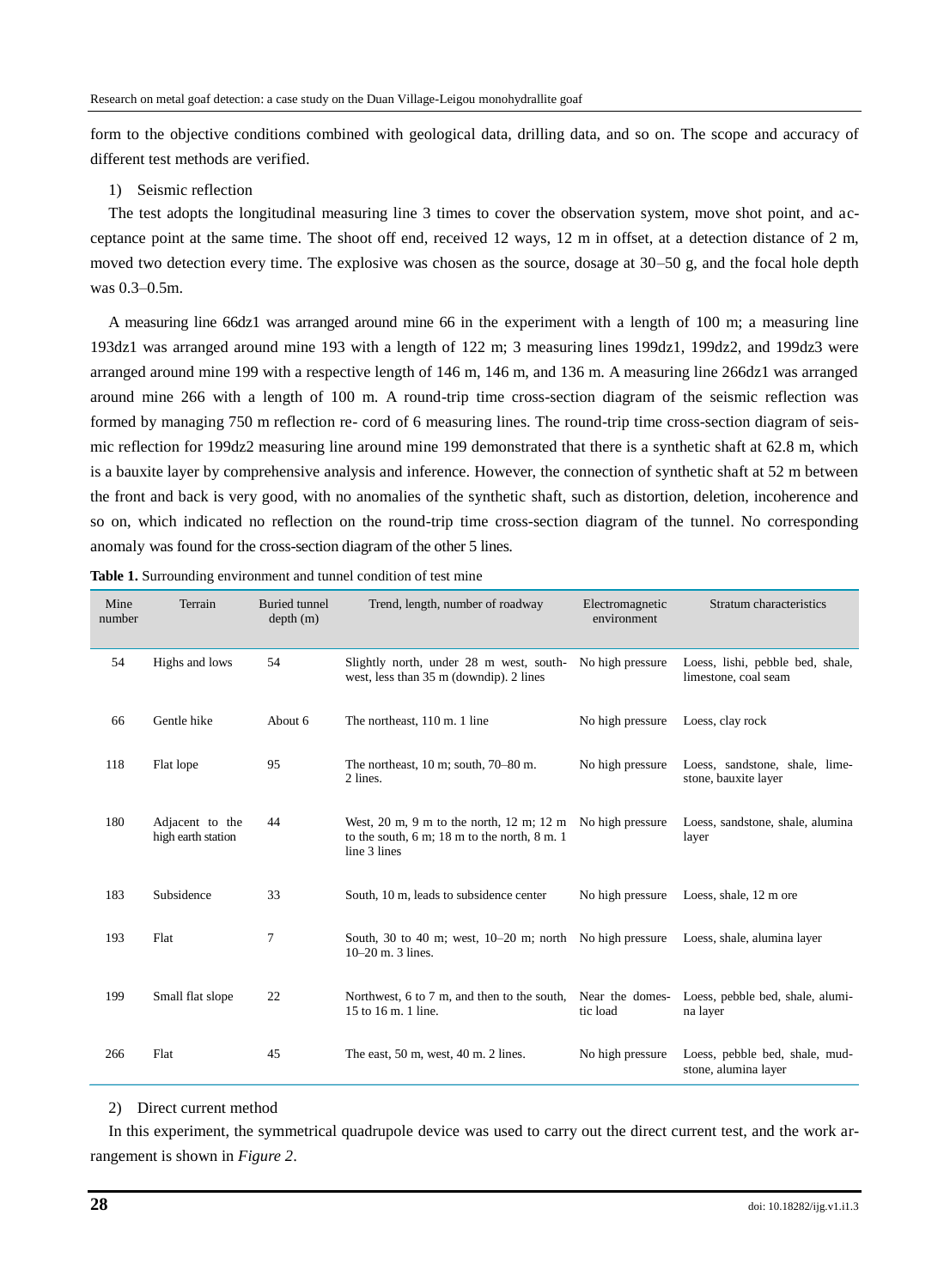

**Figure 2.** Symmetrical quadrupole probing device

<span id="page-4-0"></span>The minimum power supply pole at pitch AB/2 is 4.5 m; the largest power supply pole at pitch AB/2 is 150 m; the minimum measuring pole at pitch MN/2 is 1 m; and the maximum measured pole at pitch MN/2 is 5 m. The corresponding relationship between AB/2 and MN/2 is shown in *[Table 2](#page-4-1)*. With an iron electrode as the power supply electrode, a copper electrode as the measuring electrode, the multiple electrode power supply in parallel; filling and watering are adopted, or the grounding resistance is reduced by paralleling electrodes, locally with individual conditions connecting to the ground being poor. The grounding connection also improved. The maximum supply voltage reaches to 225 V using B cell as the power supply. The distance between sounding points is 10.0 m.

<span id="page-4-1"></span>**Table 2.** Corresponding relation between power supply polar distance and test polar distance

| $AB/2$ (m) | 4.5 | 10                       | 15           | 25 | 15          | 25            | 45 | 60 | 100 | 150 |
|------------|-----|--------------------------|--------------|----|-------------|---------------|----|----|-----|-----|
| $MN/2$ (m) |     | $\overline{\phantom{a}}$ | $\mathbf{1}$ |    | $\sim$<br>ັ | $\mathcal{D}$ | ◡  | ◡  | ◡   | ◡   |

A measuring line 66DF1 was arranged near mine 66 in the experiment with a length of 100 m and a measuring line 183DF1 was arranged near mine 183 with a length of 160 m. Four measuring lines 266DF1, 266DF2, 266DF3, and 266DF4 were arranged near mine 266 at a length of 100 m. The sounding apparent resistivity contour map was formed by processing electrical sounding data via direct current method of 660 m for 6 measuring lines. Results are shown in *[Figure 3](#page-4-2)*.

<span id="page-4-2"></span>

**Figure 3.** Typical sounding apparent resistivity contour map of direct current method

*[Figure 4](#page-5-0)* illustrates the sounding apparent resistivity contour map by direct current method for measuring line 66DF1 near mine 66. The geological layer of *[Figure 4](#page-5-0)* is clear and consistent with the known data. There were no problems in detecting bauxite distribution and spatial characteristics via direct current method. According to the survey, there is a tunnel with a through depth of about 6.5 m (identified in *[Figure 3](#page-4-2)* rectangular line) at 55 m of the 66DF1 measured line, but we deduced that there was no high or low abnormal resistivity in the bauxite layer from the graph. It showed that the effect of direct current sounding method to detect the tunnel is not sufficient. This was also observed in the other 5 lines.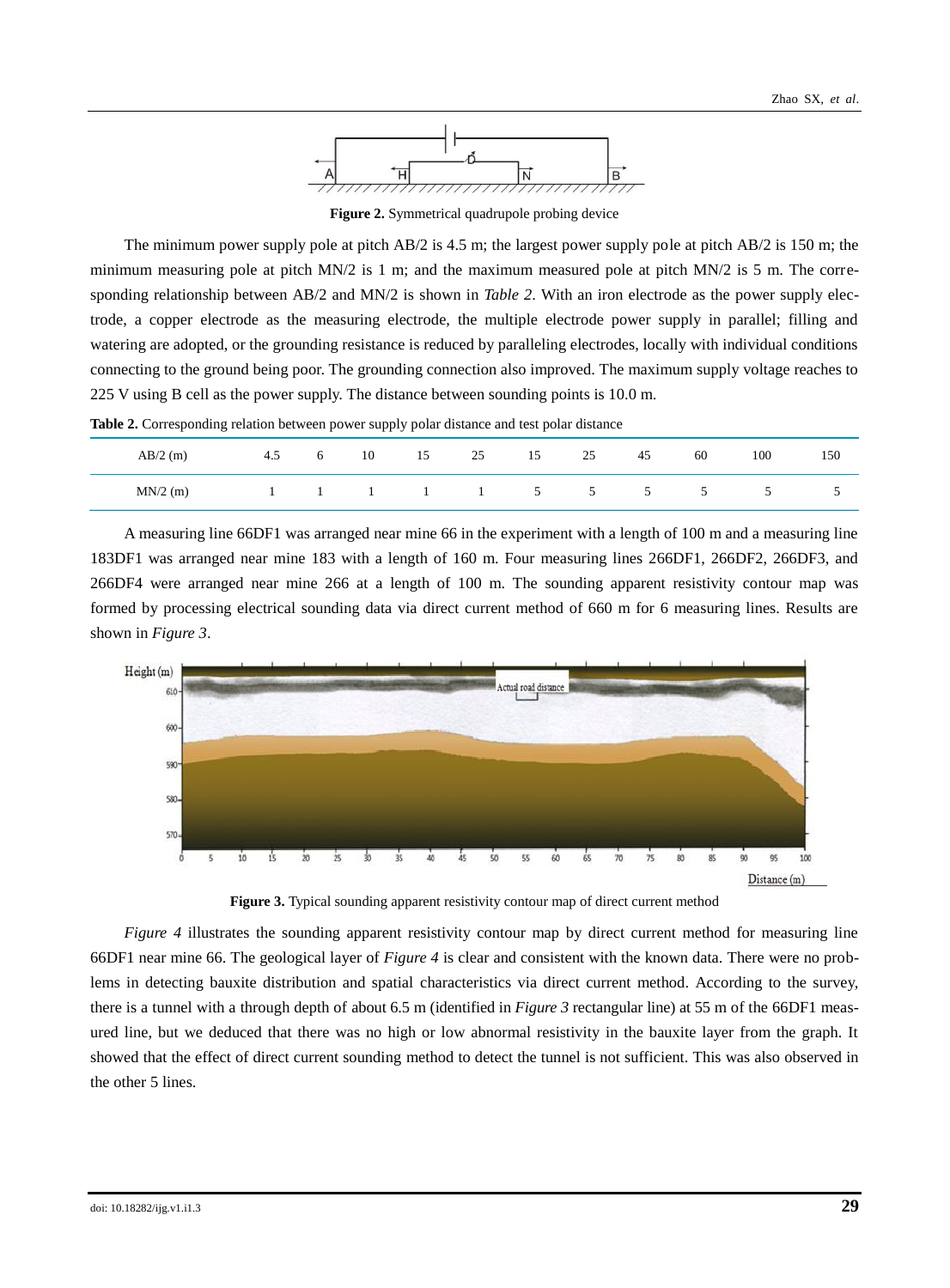<span id="page-5-0"></span>



#### 3) High density resistivity method

Due to the complexity of the device coefficient and parameter set for high density resistivity method, the test adopted 6 measuring lines, a Wenner device, and a 2 m electrode pole pitch. A measuring line 66TM1 was arranged around mine 66 in the experiment with a length of 62 m; 2 measuring lines 180TM1, and 180TM2 are arranged around mine 180, both with a length of 200 m; 2 measuring lines 183TM1, and 183TM2 were arranged around mine 183, both with a length of 194 m; a measuring line 199TM1 was arranged around mine 199 in the experiment, with a length of 158 m. The high density resistivity pseudosection map was formed by processing electrical sounding data via high density resistivity method of 1008 m for 6 measuring lines. The results are shown in *[Figure 4](#page-5-0)*.

There is a high resistance body at a depth of 3.5m in the pile number at 34–40.0 m in *[Figure 4](#page-5-0)*, which is consistent with the adit position in the scene and buried deep of the field survey.

The lithological distribution of mine 199 were: an upper formation of quaternary loess and pebble; a middle-upper gob fillings, with loess and clay rock as its main ingredients; a central bauxite layer, with pewter, oolitic and block structures; an empty area at 18.44–22.13 m; gob fillings (solid filling) at 22.13–23.23 m; and ferruginous clay rock at 23.33–37.25 m. In *[Figure 5](#page-6-0)*, the pseudosection map stratified clearly the bauxite horizon and is easily distinguished by integrating the known data. There is a high resistance body at a depth of 22.0 m in the pile number at 95.0 m, which is consistent with the position of the tunnel in the field survey.

Resistivity of the quaternary overburden layer is low and is generally loose when filled with water. Underground goaves can be divided into three categories in general, depending on its fillings: (1) air filling, with a theoretical high resistance resistivity; (2) groundwater filling, with a theoretical low resistance resistivity; (3) mixed filling, filling medium include gravel, soil, air, water, *etc*. Theoretical resistivity levels are between the two filling types mentioned $^{[12]}$  $^{[12]}$  $^{[12]}$ . Identifying resistivity levels is a geophysical prerequisite of using high density resistivity methods to probe goaves.

No abnormality was found in resistivity pseudosection maps for the 4 measuring lines 180TM1, 180TM2, 183TM1, and 183TM2. However, according to the survey, there was a tunnel through all the measuring lines. In our analysis, the tunnel may be buried too deep, limiting the power supply voltage of our current instrument, causing low abnormal signal-to-noise ratio in the tunnel.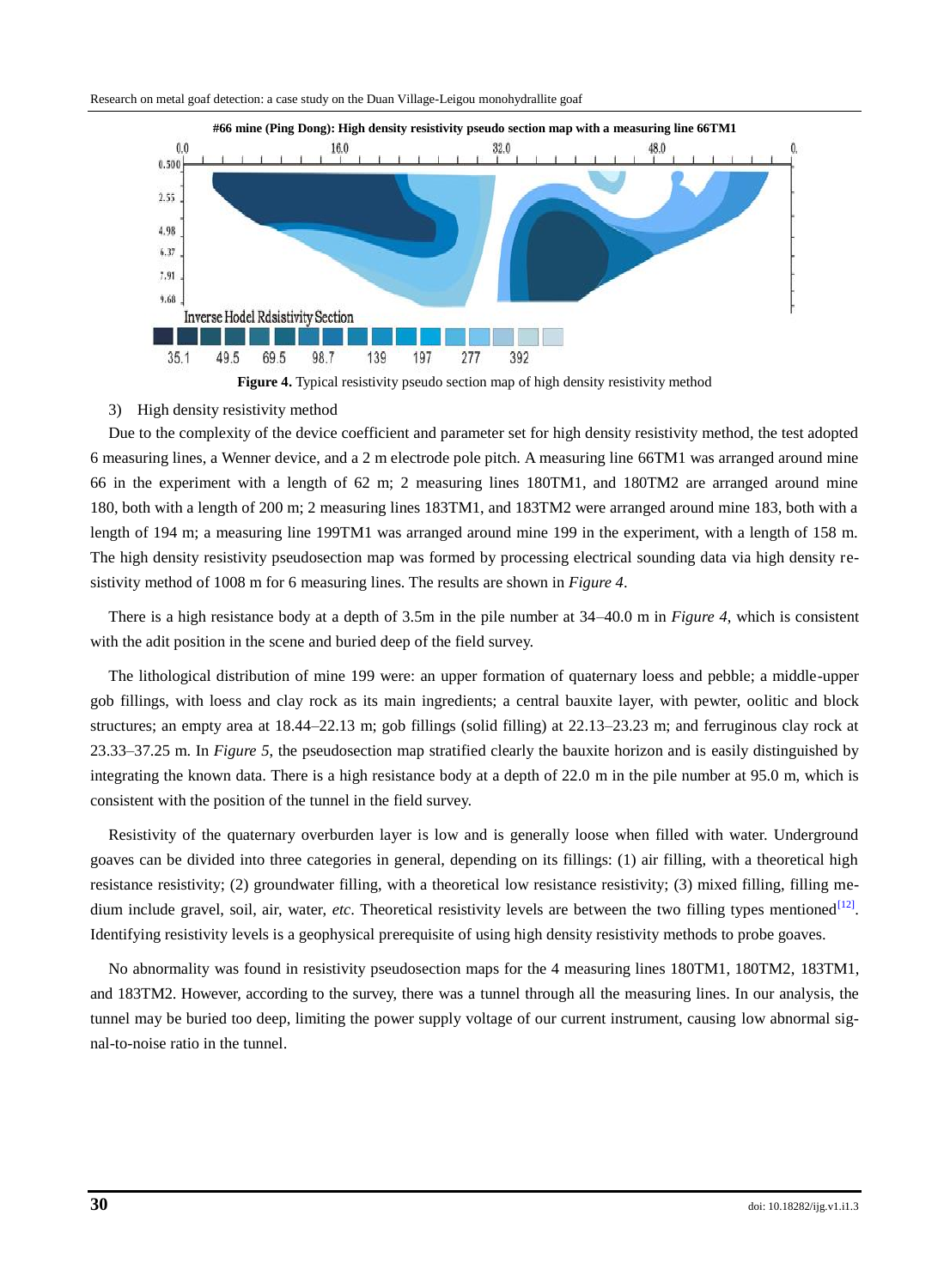<span id="page-6-0"></span>



From the inversion processing result based on the high density resistivity method in the experimental area, the electrical characteristic of the study area is characterized with low resistance. Low resistance and low speed are the main features in the identification of goaves.

4) Earth electromagnetic imaging (EH-4)

Four census survey lines were arranged in order to explore the working method and familiarize with the electrical characteristics of the mining area formation, with polar distance and dot pitch of 10 m along line numbers EH-4-SY1, EH-4-SY2, EH-4-SY3, and EH-4- SY4, at a respective length of 840 m, 940 m, 720 m, and 750 m. The experiment proceeds by reducing polar distance and dot pitch gradually, with consideration on work efficiency and resolution detection.

Initially, at a polar distance of 10 m and dot pitch of 5 m, 3 measuring lines were arranged near mine 266, with line numbers 266EH1, 266EH2, and 266EH3, all at a length of 90 m each. Then, 3 measuring lines with a polar distance of 10 m and dot pitch of 3 m were arranged, with line numbers 266-EH1, 266-EH2, and 266-EH3, at a length of 90 m each. Three measuring lines were also arranged near mine 118 with a polar distance of 5 m and a dot pitch of 3 m, with line numbers 118EH1, 118EH2, and 118EH3, at a length of 108 m each. Then, 3 measuring lines were arranged near mine 118 with a polar distance of 3 m and a dot pitch of 3 m, with line numbers 118-EH1, 118-EH2, and 118-EH3, at a length of 108 m each. Finally, a measuring line 54xb1 was arranged near mine 54, with a length of 20 m.

The EH-4 resistivity pseudosection map was formed by processing earth electromagnetic imaging data (EH-4) of 4458 m for 17 measuring lines. Results are shown in *[Figures 6](#page-7-0)*.

*[Figure 6a](#page-7-0)* shows the resistivity pseudosection of EH- 4-SY1 measuring line (part). According to the field survey, we found a tunnel at 95 m, buried deep at a depth of 44 m of the line; however, there is no abnormality in the figure.

In *[Figure 6b](#page-7-0)*, there was abnormally high resistance below the depth of 60 m in the pile number at about 40.0 m, which is consistent with the adit position in the scene and after depth correction, is buried deep in the field survey. However, the tunnel is abnormally fuzzy and is not easily identified.

*[Figure 6c](#page-7-0)* is a pseudosection map and after further reducing the polar distance and dot pitch, the clear stratification can be seen. The bauxite layer is easily identified and the tunnel anomaly is obvious. The figure shows that there is a low resistivity anomaly in the buried depth of 54.0 m and about 10 m on the line, which was proven to be caused by groundwater-filled tunnels through drilling. It is consistent with the tunnel on survey.

Overall, in the pseudo section map for 10.0 m dot pitch with no tunnel reflection; detection effect for 3.0 m and 5.0 m dot pitch is not ideal and the abnormality is fuzzy; an effect at 2.0 m dot pitch is the best.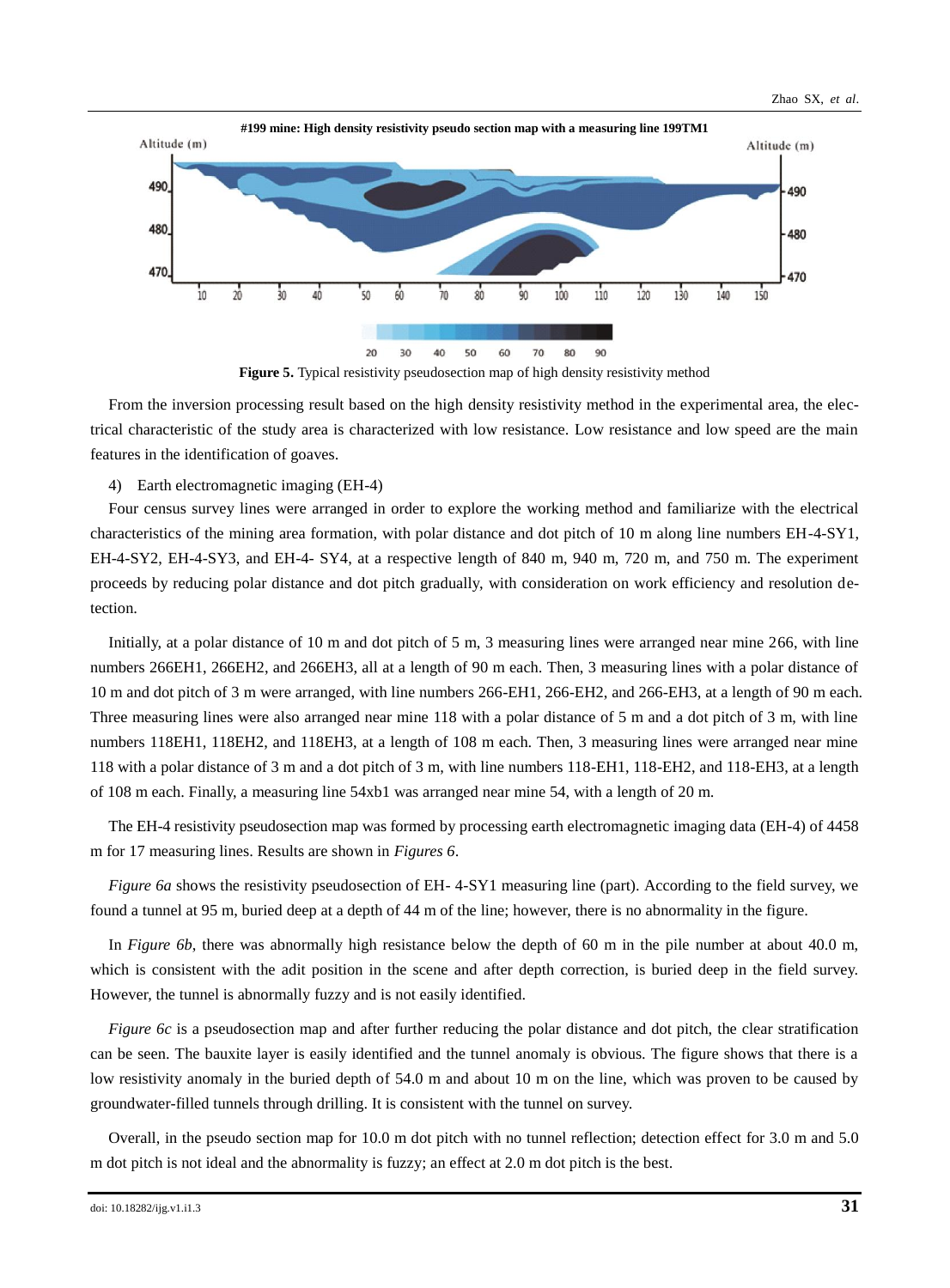#### 5) Radon emanation survey

<span id="page-7-0"></span>The test dot pitch was at 5.0 m. A measuring line of 66fsx1 was arranged around mine 66 with a length of 100 m; 3 measuring lines, 266fsx1, 266fsx2, and 266fsx3 were arranged around mine 266, at a length of 80 m each.



**Figure 6. (a)** The EH-4 resistivity pseudo section map with SY1 measuring line; **(b)** Resistivity pseudo section map with 266EH1 measuring line; **(c)** Resistivity pseudo section map with 54XB1 measuring line

The resulting map of the pulse counting-distance curve is drawn by processing radon emanation survey data of 340 m for 4 measuring lines. Results shown in *[Figure 7](#page-7-1)* is the map of the radon emanation survey for measuring line 266fsx2 around mine 266. According to the survey, there is a tunnel at a buried depth of 45.0 m and 68 m on the line (*[Figure 7](#page-7-1)*). However, *[Figure 7](#page-7-1)* shows that the pulse count of the whole measuring line is stable and less volatile, with a maximum value of 27, a minimum value of 21, and an average value of 25. There is no pulse counting mutation caused by the tunnel at 68 m of measuring line. The other three lines are similar; it shows that the effect of radon emanation survey is not good.

<span id="page-7-1"></span>

# **Effect analysis of test results**

In this study, we selected 8 mines of known cases, laid 39 lines and used 5 geophysical prospecting methods. The test results are as follows:

- 1) Seismic reflection (total 6 survey lines, 750 m); direct current method sounding (a total of 6 survey lines, 72 dots). The two methods gave clear stratification and detected the bauxite layer in the area. However, this technique is not ideal for finding tunnel positions and filling conditions of tunnels.
- 2) High density resistivity method, a total layout of 6 measuring lines with a total length of 1018.0 m. Test results showed that application effect for shallow goaf was better in the area, especially the detection effect on a tunnel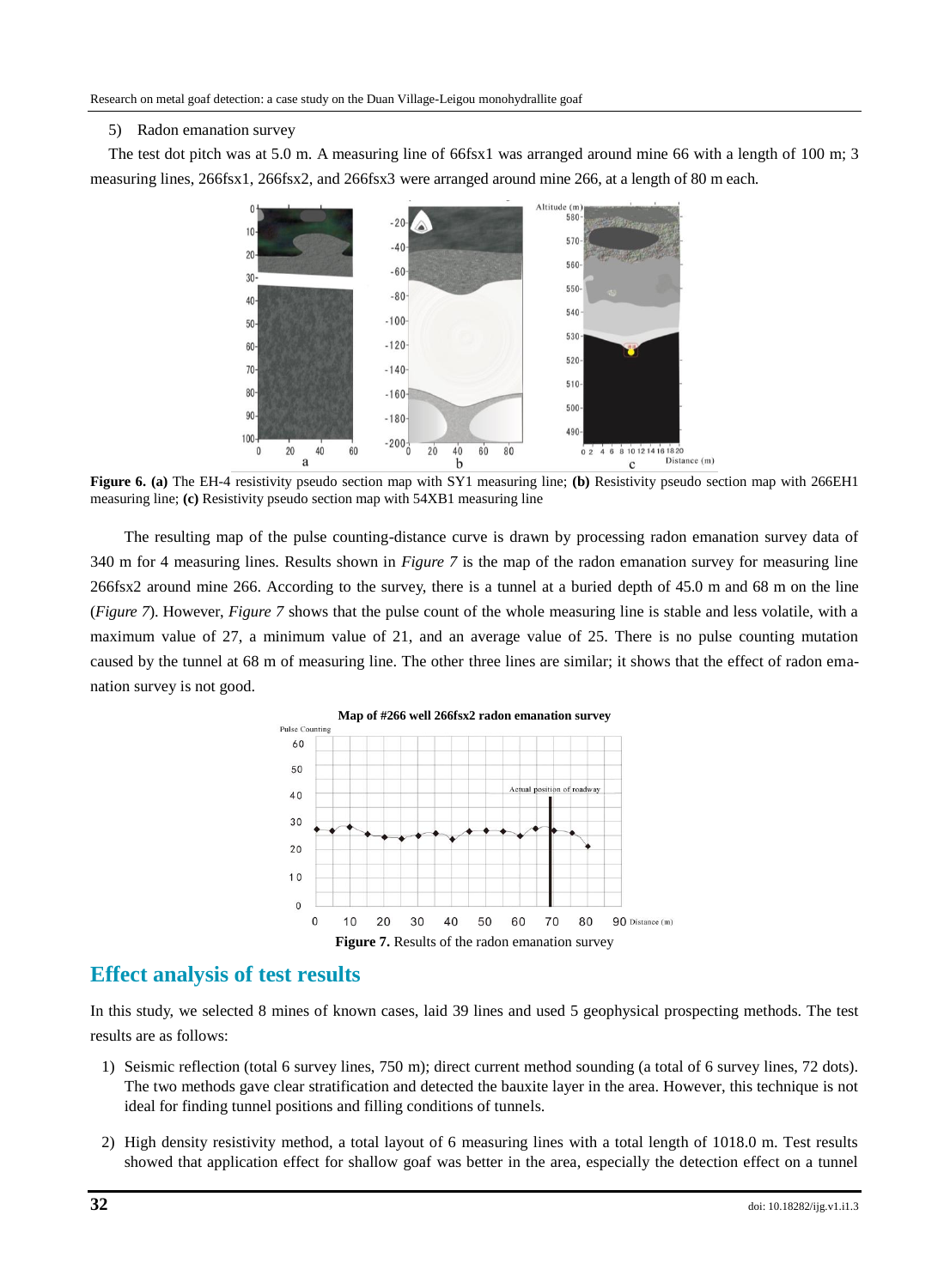buried deep within 20.0 m. From high and low resistance reflections in the resistivity quasi section maps, the space position and filling condition of the tunnel can be accurately judged, the geological stratification is clear, and the bauxite layer reflection is obvious. However, for the target body of a buried depth above 20.0 m, its detection effect is not good.

- 3) Earth electromagnetic imaging (EH-4). The experimental workload is larger; a total of 17 measuring lines were tested; the cumulative length of the measuring line was 4488.0 m. The adopted dot pitches were: 10.0 m, 5.0 m, 3.0 m, and 2.0 m. Experimental results showed that geological stratification effects of the 4 kinds of dot pitch probes were good, with clear reflection of the bauxite layer. Nevertheless, detection effect for 10.0 dot pitch was not sufficient, tunnel space position could not be reflected out; detection effects for 3.0 m and 5.0 m dot pitches were also not ideal, goaf is abnormally fuzzy. The detecting effect of tunnel buried deep above 20.0 m with the 2.0 m dot pitch was very good and the anomaly reflection was clear. Detecting resolution improved as polar distance and dot pitch reduces. It should be pointed out that, the diminution of the polar distance and dot pitch can reduce the overall effect of a geological body under the measuring point and highlights the target signals, but it is not unlimited. Because the target body signals are also reduced as the polar distance and dot pitch reduces, especially for large buried depth target bodies, the target signal may be too small to be distinguished by the instrument when the polar distance and dot pitch is reduced to a certain degree. The space position of the tunnel can be accurately judged from the anomaly reflection on the resistivity section map. The filling condition can be judged according to the abnormal high and low resistances.
- 4) The radon emanation survey (four lines of 340 m) was originally used to locate goaf boundaries (should be relatively ideal), and later due to the change in the detection purposes, it was used to locate tunnels, but the effect was not ideal and test results have proven this.

# **Conclusion**

After a comprehensive analysis of five kinds of detection methods, we conclude that: the tunnel should adopt a high density detection method with a polar distance of 2.0 m, at a depth of around 20.0 m or less than 20.0 m. For tunnels with a buried depth above 20.0 m, the earth electromagnetic imaging method (EH-4) is appropriate with a dot pitch and polar distance of 2.0 m. Mines 189 and 187 should be measured using the high density method, but the earth electromagnetic imaging (EH-4) method was used, thus limiting the working area, but this has also achieved a good effect.

# **Summary and outlook**

On the basis of principles, characteristics, and applicability of various geophysical methods in the system analysis, and in view of the characteristics of different goaf depth and the requirements for the high resolution detection, this study adopts the combination of five kinds of methods, through a variety of geophysical exploration methods to authenticate each other, which make up for the limitations of a single method $^{[23]}$  $^{[23]}$  $^{[23]}$ .

There are places worth studying to detect goaves. For situations of abnormal high resistance of goaf filling, only the use of geophysical exploration method for determining fillings is quite difficult in terms of the current domestic level, and it is recommended to cope with drilling sampling. As the measuring line density in the practical engineering can't be too small, there may be some errors in the test of tunnel length. The error can be further reduced if the length of the measuring line increases. At present, goaf detection technology has made some achievements. However, due to the particularity of the goaf, limitations, and multiple solutions of geophysical methods, the traditional single detection method and the single content cannot meet the needs of the project. We need to establish mathematical physics model of all methods and optimize detection methods according to the characteristics of the goaf, which is still an issue to be further studied $^{[24,25]}$  $^{[24,25]}$  $^{[24,25]}$  $^{[24,25]}$ .